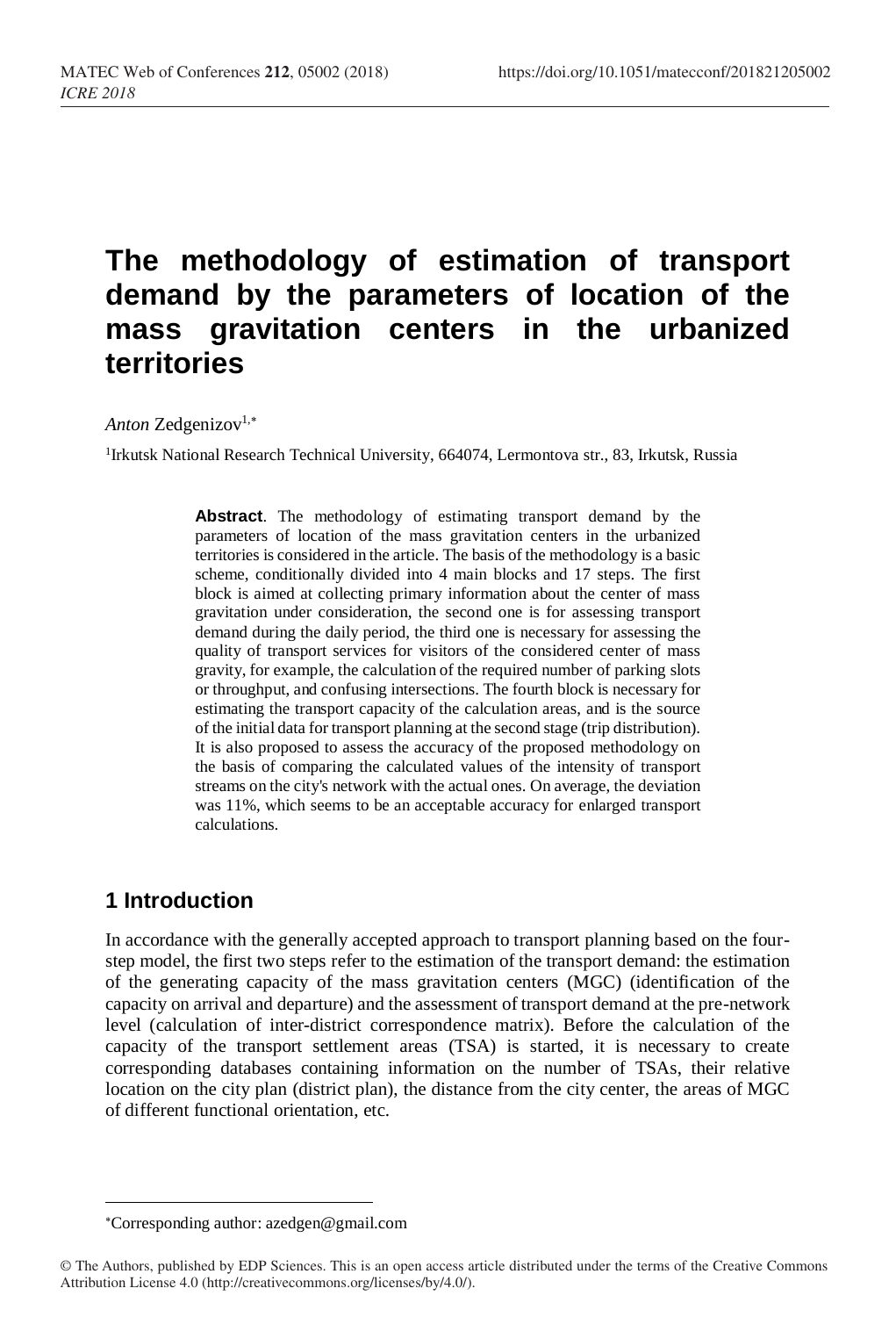### **2 Materials and methods**

At the first step of the methodology, the general functional diagram of which is presented on the Figure 1, it is necessary to determine the spatial characteristics considered by MGC. The area of TSA is currently easy to determine with the help of modern geo-information systems (2GIS, Google Earth, etc.). It is important to make some explanations regarding the boundaries of the territory to be measured. Depending on the typology of MGC, the process of measuring the area will be different. It is important to understand which territory should be considered in its entirety with all the buildings, structures, auxiliary premises, and in which only the buildings are to be taken, and such a territory will be considered as a separate MGC. As a rule, it is difficult to single out industrial areas into separate buildings, since the main workshops, auxiliary rooms and production areas in the open air are involved in the production process, so in this case it is necessary to consider the entire area without taking into account the number of floors. The low-rise buildings (private sector), gardening noncommercial partnerships (GNCP), recreation and entertainment parks, markets and other similar territories united by a single production or other activity should be included in the same territories. Such territories, as a rule, are limited with artificial fences or natural obstacles, such as rivers, ravines, etc.

On the other hand, there are MGCs, which can largely change in their areas due to the increase in the number of floors: multi-floor residential buildings, shops, large shopping and entertainment centers, theaters, cinemas, and other mass gravitation centers concentrated, as a rule, in one building. In these cases when measuring the area, the floors are taken into account. So, for example, with the measuring the area of the detached buildings, one should take into account the floor area, which is determined by the external dimensions of the building. Technical floors, attics, etc. are not involved into the calculation.

# **3 Research**

**The second step** reveals the activity of the territory on weekdays and weekends, as well as on the seasons of the year. At the same time, the typology of MGC should be taken into account. For example, the activity of residential areas on weekdays is reduced, but of the objects of cultural and household orientation is growing (with the exception of sports and fitness complexes). The goal that is pursued in assessing transport demand should also be taken into account. If it is a question of improving the quality of transport services for a local MGC, then the most active period is chosen. In the case of assessing transport demand at the macro-level, it is necessary to use data for a weekday without seasonal fluctuations.

**The third step** reveals the availability of reference data on the basic quantitative characteristics of the MGC functioning. They are taken from the respective directories and used in calculations. At **the fourth step**, a full-scale field study is possible to identify these characteristics.

The estimation of the daily amount of visitors *E* is realized at **the fifth step**and is reduced to the use of initial data in the form of quantitative characteristics, for example, in the production of the specific generation of correspondence *G* by area *S* of the MGC under consideration, or using a regression equation in which the number of visitors is considered, taking into account additional factors, first of all, spatial characteristics (remoteness from the city center, main street, etc.). For example, the amount of visitors to supermarkets will be affected by the distance from the city center, and the further is the supermarket from the city center, the higher is the number of visitors.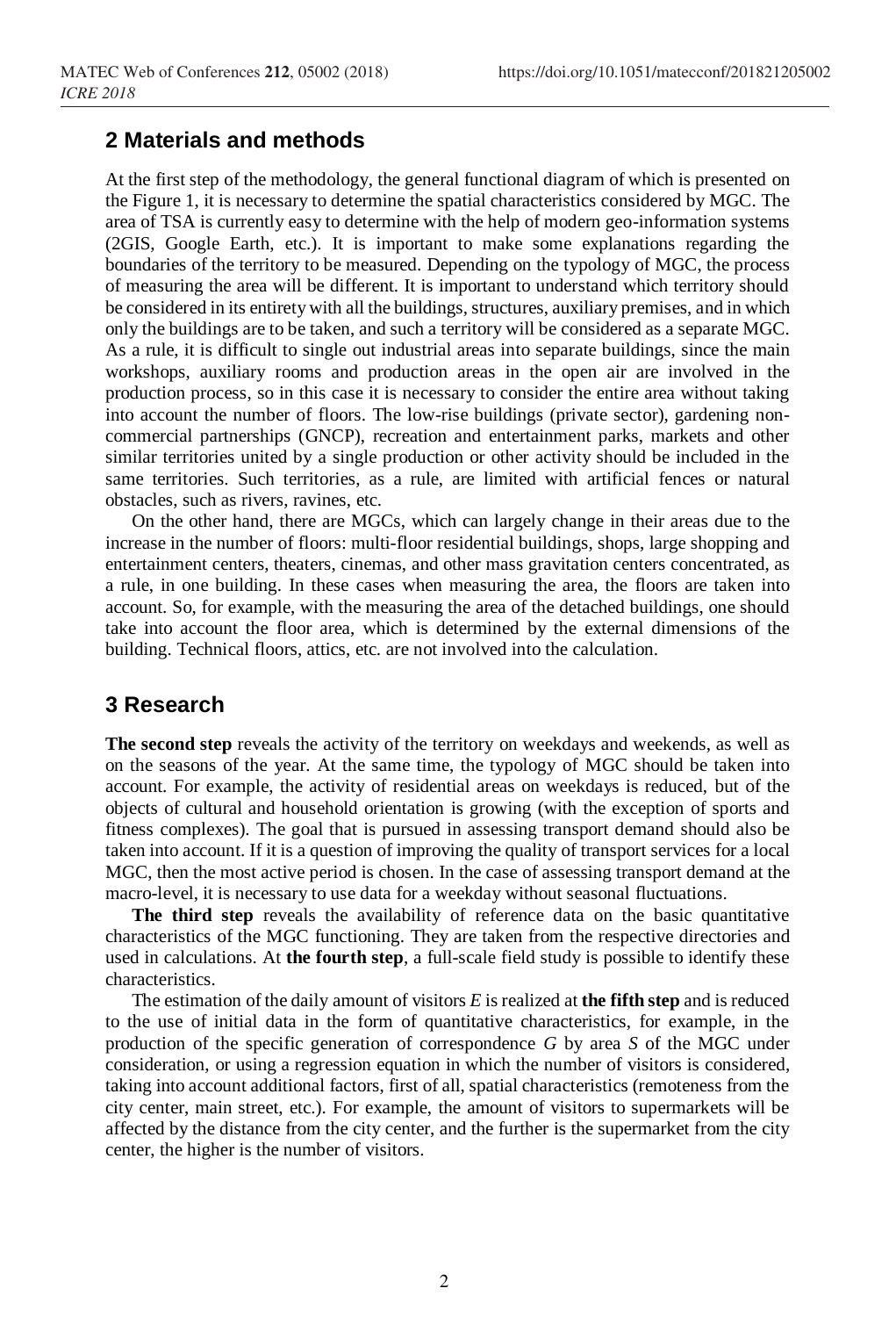

**Fig. 1.** Schematic diagram of the transport demand assessment by the parameters of the MGC location in the urbanized territories.

For practical calculations and forecasting peak periods, information on the number of visitors per hour is required *Eчас*. Such information can be obtained at **the sixth step** on the basis of the daily non-uniformity (on arrival and departure) coefficients, reflecting the share of MGC load during the day (or the shift).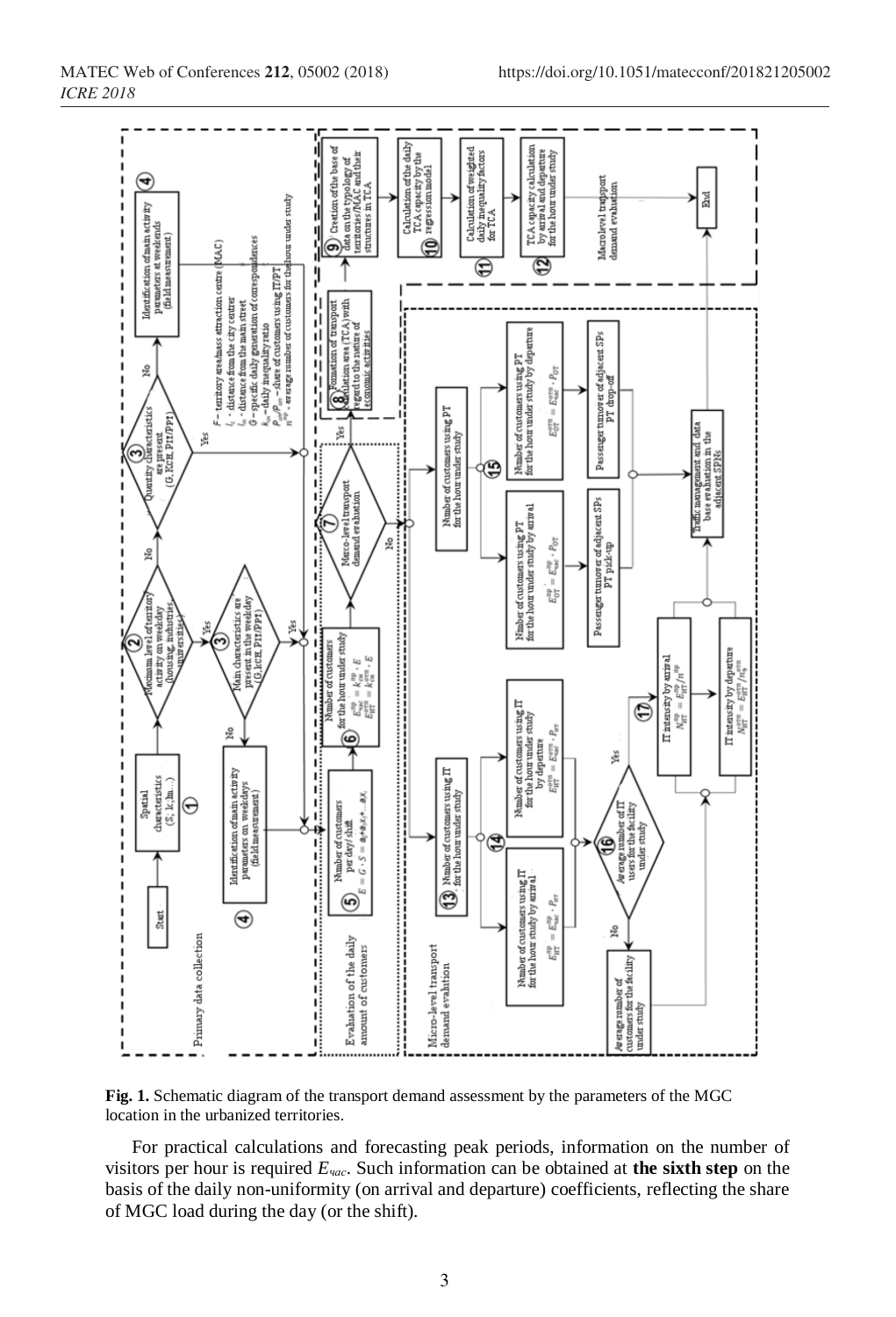The assessment of transport demand at the macro-level, **the seventh step**, implies the calculation of the capacity of the TSAs, upon arrival and departure, on the basis of the initial data for each of the TSA. To solve this difficult task, at **the eighth step** it is necessary to form TSAs that meet the general requirements.

The formation of a database on the typology of MGC occurs at **the ninth step**, which is necessary to calculate the capacity of the TSA, and the mathematical analysis of the spatial and quantitative characteristics of each of the TSAs. In fact, the researcher receives aggregate information on TSA, consisting of hundreds, and in some cases, thousands of MGCs located in the TSA under consideration. Often these territories are divided not only relative to physical structures, but also within the same building.

The calculation of the TSA capacity is carried out at **the tenth step** on the basis of data on the structure of the MGC types and their area as referred to TSAs. **The eleventh step** is devoted to the calculation of the weighted average daily non-uniformity coefficients. Since TSA is a conglomerate of MGCs, it is necessary to calculate the weighted average daily nonuniformity (on arrival and departure) for each TSA:

$$
k_{\text{cm}} = k_{100} \cdot D_{100} + k_{202} \cdot D_{202} \dots + \dots + k_n \cdot D_n , \qquad (1)
$$

where:  $k_{100}$  is the daily maximum coefficient corresponding to the type of territory application; *D<sup>100</sup>* - the share of the type of territory. The calculation of the TSA capacity at the calculated hour, step twelve, can be used in further calculations in the following stages of trip distribution.

**The twelfth step** considers the procedure for calculating the TSA capacity on arrival and departure for the hour in question. In fact, this is the initial data for the second stage of transport planning. The estimation of the transport demand at the micro-level begins from **the thirteenth step** of the proposed methodology and is more sensitive to errors than in the macro-level. The errors arising in the calculation may indicate a shortage of capacity, adjacent road network or parking spaces. In this step it is necessary, using the data on the number of visitors for the hour in question, on the arrival of  $E_{\text{vac}}^{\text{np}}$  or the departure  $E_{\text{vac}}^{\text{orth}}$ , to calculate the number of visitors for this hour on individual transport (IT) (**the fourteenth step**) and the share of visitors without using IT (**the fifteenth step**) together with foot correspondences. To do this, one uses the share of visitors arriving on IT and without it. As a rule, the share of visitors on IT on arrival and departure is about the same. The data obtained at the fifteenth step ( $E_{\text{Be}3 H}^{\text{np}}$  and  $E_{\text{Be}3 H}^{\text{orth}}$ ) can be used in forecasting passenger traffic on the public transportation (OT), calculating the passenger turnover of stopping points or designing pedestrian communications.

At **the sixteenth step**, one needs selecting the average IT content. Based on the number of visitors per hour by IT, both on the arrival of  $E_{\text{HT}}^{\text{np}}$ , and on the departure of  $E_{\text{HT}}^{\text{orth}}$ , it is necessary to calculate the IT intensity upon arrival of  $N_{\text{HT}}^{\text{np}}$  and the departure of  $N_{\text{HT}}^{\text{orn}}$  (**step seventeen)**. The calculation is to be made on arrival and departure. As a result of the assessment of transport demand at the micro-level, it is possible to assess the degree of influence of MGC on the adjacent road network.

As an example, the calculation of the number of visitors to the local MGC can be done on the basis of a housing estate located in one of the micro-districts of Irkutsk. To calculate the daily amount of visitors, the data of territorial location (area, specific generation of correspondence and distance from the city center) are required. The calculation is carried out according to the regression equation 4.8:

$$
E = 0.018 \cdot 7228 + 0.18 \cdot 4500 - 590 = 345
$$
 people / day (2)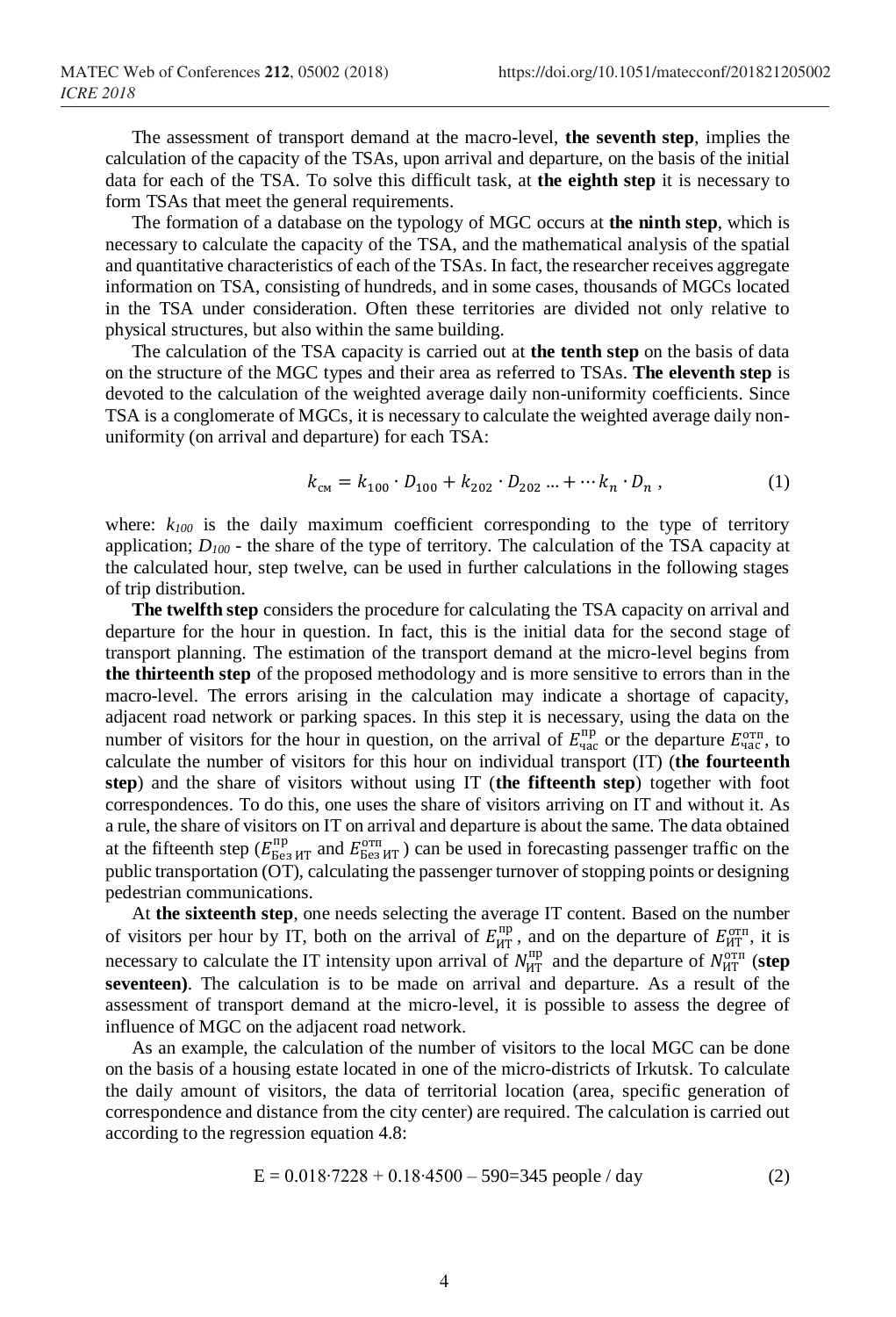In the absence of the regression equation, one can use the average value of the specific generation of correspondences, which for this type of territory is 0.042 people /  $m^2$ . Thus, E  $= 0.042 \cdot 7228 = 303$  people / m<sup>2</sup>. The calculated values differ insignificantly, by 13%, since a typical MGC was chosen for the example, located at a slight distance from the city center. It is interesting to note that when comparing objects located on the periphery of the city, the similarity of the calculated results will be less (34%):

$$
E = 0.018.89961 + 0.18.12196 - 590 = 3200
$$
 people / day (3)

$$
E = 0.048.89961 = 4318 \text{ people} / \text{m}^2 \tag{4}
$$

Such an error arises from the influence of the factor of distance from the city center, so the regression equations are preferable than the average value of the specific generation of correspondences.

When estimating the number of visitors (TSA capacity) for the daily period (the tenth step of the methodology), it is necessary to take into account the total correspondences that gravitates towards the MTC located inside the TSA. Obviously, not all MGCs located in the TSA should be considered, since many of them are centers of gravitation that function directly inside the TSA, and therefore they do not need to be accounted for the daily amount of visitors (schools, kindergartens, post offices, convenience stores, consumer services, etc.). Along with this, the daily amount of visitors gives only a comparative assessment of the generating capacity, and serves as an intermediate stage for calculating the number of visitors at the settlement hour, usually a peak one.

To calculate the inter-district correspondence matrix, only the data of the TSA capacity on arrival and departure for the hour in question is not sufficient. The calculation of the matrix of inter-district correspondences, in accordance with the gravitational model, requires the availability of data on the positioning of the TSA or data on the degree of difficulty of communication between these TSAs.

#### **4 Results and discussion**

Verification of the received inter-district correspondence matrix according to the proposed methodology is necessary to confirm its operability, as well as to identify its points, which introduce the greatest error in the calculations. The basis for the verification of the methodology is the matrix of inter-district correspondence, which allows calculating the intensity of traffic flows on the road network. In view of the absence of tasks aimed at realizing the full cycle of the four-stage transport planning model in this study, the author will limit himself to calculating / measuring the intensity at the periphery of the city, in the formation of which only certain TSAs will participate without alternative modes of movement (Figure 2).

To determine the intensity of the traffic flow generated by the Novo-Lenino micro-district (TSA 58-64, 90), it is necessary to carry out vehicle intensity measurements at the peak hours (from 8:00 to 9:00) in several sections, which allow excluding transit traffic from the federal highway M-53, as well as take into account both main streets that feed this neighborhood (bypass road Novo-Lenino and Rosa Luxemburg street). The scheme of measurement and the results of the measured intensity are shown in the Figure 3.

Thus, the total volume of the traffic flows intensity generated by the Novo-Lenino microdistrict can be defined as the sum of the intensity in section 2, and the sum of the intensity in section 3 minus the transit flow measured at section 1:  $(3544 + 1784 - 2096) = 3232$  auto / hour). The measurements of the intensity of the traffic flow generated by the Irkutsk 2 micro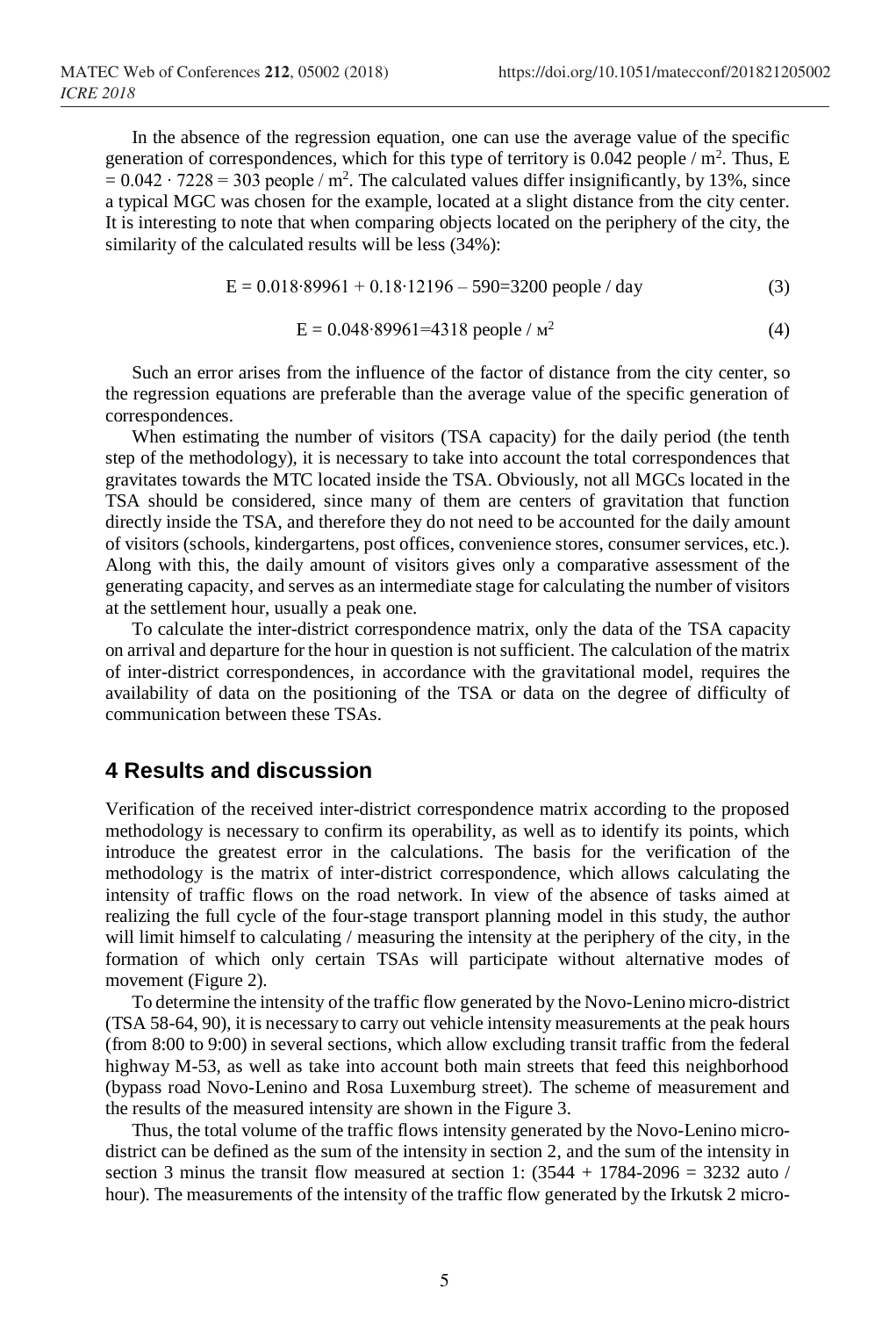district are presented at section 4 (1324 auto / hour). The measured intensity measurements for the selected key sections are summarized in the Table 1.

The calculation of intensity in the sections under consideration is reduced to the summation of all correspondences on departure from the considered micro-district (TSA aggregate) to other TSAs. From the point of view of the matrix of inter-district correspondences, this is the sum of all correspondences per column (s) corresponding to the TSA. Thus, the total volume of correspondences must be converted into the intensity of the traffic flow, taking into account the distribution of the share of travels on individual transport and its average indicator. It is important to note, that for each TSA, there are own weighted average values. Further calculations are performed in accordance with the procedure as on the Figure 1, steps 13-17 [10]. The results of the calculations are summarized in the Table 1.



**Fig. 2.** Places of the control measurements of the intensity of traffic flows.

**Fig. 3.** Places of the control measurements of the intensity of traffic flows in the Novo-Lenino and Irkutsk 2 micro-districts.

| Name of<br>the district             | Volume of<br>correspondenc<br>es | Share of<br>individua | Average<br>content | Intensity, on<br>departure, unit / hour<br>Estimate | Measure | Deviatio<br>n, % |
|-------------------------------------|----------------------------------|-----------------------|--------------------|-----------------------------------------------------|---------|------------------|
|                                     |                                  | transport             |                    | d                                                   | d       |                  |
| Novo-<br>Lenino                     | 10428                            | 0,45                  | 1,58               | 2971                                                | 3232    | 8                |
| Irkutsk <sub>2</sub>                | 2740                             | 0,57                  | 1,49               | 1054                                                | 1324    | 20               |
| Zelenyi                             | 918                              | 0,78                  | 1,52               | 471                                                 | 408     | $-16$            |
| Solnechny                           | 3197                             | 0,43                  | 1,50               | 914                                                 | 1100    | 17               |
| Sinyushin<br>a Gora $+$<br>Lugovoie | 3512                             | 0,43                  | 1,50               | 1007                                                | 1101    | 9                |
| Topkinsky                           | 851                              | 0,75                  | 1,50               | 426                                                 | 398     | $-7$             |

**Table 1.** Results of verification of the calculated and actual traffic flow intensity.

It can be seen from the graph and the table that the discrepancies are not significant. On average, the relative deviation is 11%, which meets the accuracy requirements for the enlarged transport computations.